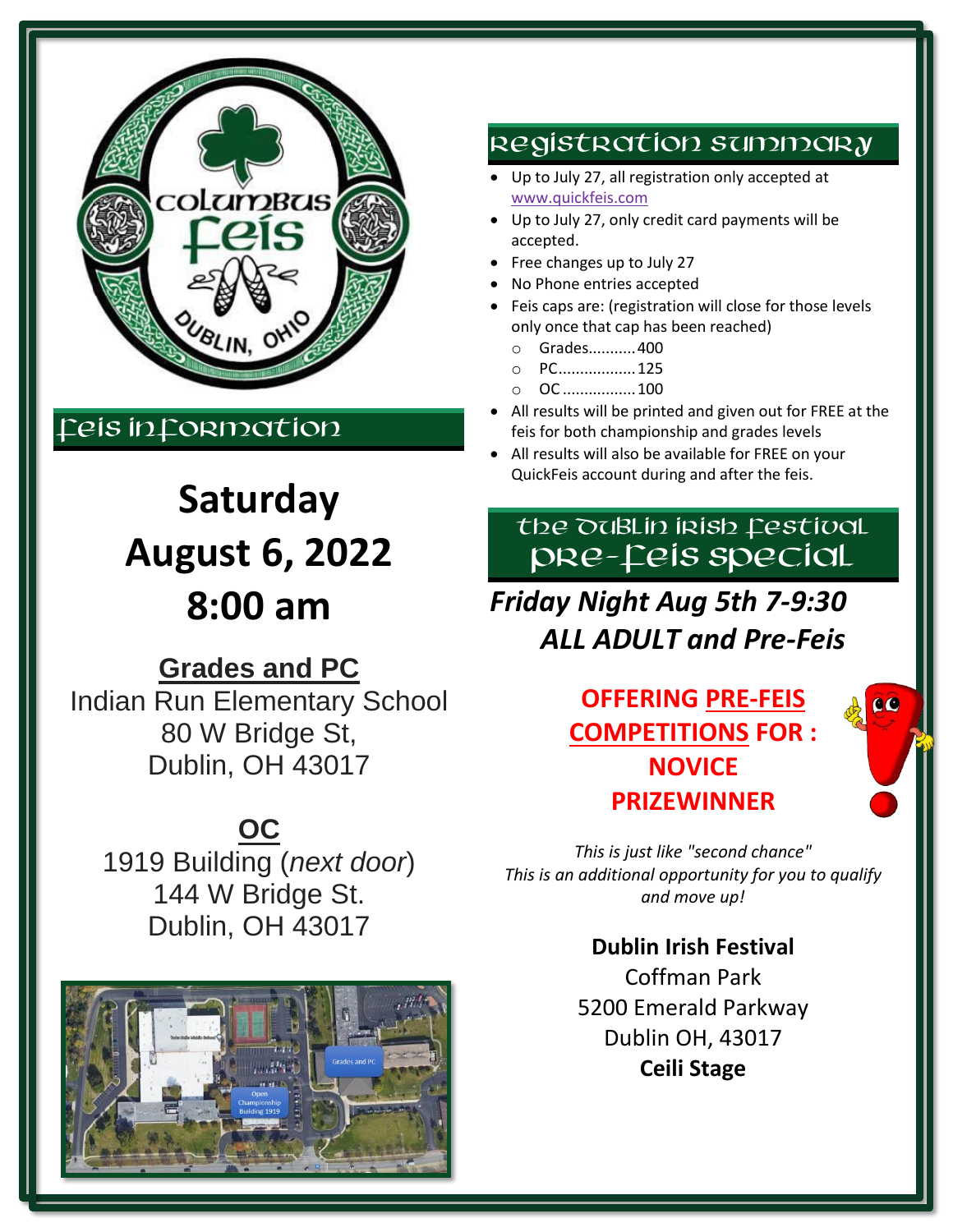### competition fees

|                                                                                                         | <b>FEES</b>  |
|---------------------------------------------------------------------------------------------------------|--------------|
| <b>SOLO DANCING &amp; PC SETS</b><br><b>PRE-Feis solo dances</b><br>(per competitor and per dance)      | \$10         |
| <b>PRELIM CHAMPIONSHIP</b>                                                                              | \$50         |
| <b>OPEN CHAMPIONSHIP</b>                                                                                | <b>S 60</b>  |
| <b>FAMILY FEE</b><br>(Not included in the Family Cap calculation)                                       | \$20         |
| <b>FAMILY CAP</b><br>(Only applies to regular competition fees $-$<br>specials, and only up to July 27) | <b>S 175</b> |

# **SORRY - NO CHECKS ACCEPTED STRICT NO REFUND POLICY**

### Late fees

Please note that LATE FEES are in ADDITION to the competition fees listed above. All fees are PER dancer

| <b>LATE FEES</b>         | Up to<br>July 27<br>(online) | After<br>July 27<br>(at Feis) |
|--------------------------|------------------------------|-------------------------------|
| <b>New Registrations</b> |                              | \$50                          |
| <b>Changes</b>           | <b>FREE</b>                  | \$25                          |
| <b>Family Cap</b>        | \$175                        | none                          |

- We will accept new registrations and changes at the feis provided the feis has not capped.
- After July 27, all new registrations and changes must be made at the feis. No emails will be accepted.
- Late fees are in ADDITION to the normal fees.
- Credit card or cash payments will be accepted

### Col umBus feis

- Limited camping is available.
- NUMBER OF COMPETITORS: The Feis Committee reserves the right to combine or split competitions and to require three performers at a time to compete.
- All Feis rules will be strictly enforced.
- RESULTS: Personal results will be FREE and will be handed out shortly sometime after winners are announced. Results will also be available online for Free a[t www.quickfeis.com](http://www.quickfeis.com/)
- PRE-FEIS competitions do not count towards the family max

#### **FREE PRINTED RESULTS AVAILABLE WHEN ALL THE COMPETITIONS YOU REGISTERED IN ARE COMPLETED AND ANNOUNCED**

PC and OC dancers will get their individual results during announcements

Individual results will have the raw score the adjudicator gave, ranks, points (for championship only) and any comments they may have made.

Free results are also available online at

**[www.quickfeis.com](http://www.quickfeis.com/)**

(log into your QuickFeis account)

### Feis schedule

| <b>FRIDAY</b>                                                                     | <b>SATURDAY</b>                                |
|-----------------------------------------------------------------------------------|------------------------------------------------|
| Dublin Irish Festival<br>Coffman Park<br>5200 Emerald Parkway<br>Dublin OH, 43017 | Schools<br>80 W Bridge St,<br>Dublin, OH 43017 |
| 7:00 PM start                                                                     | 8:00 AM start                                  |
| All ADULT GRADES                                                                  | <b>GRADES</b>                                  |
| <b>ADULT TEAMS</b>                                                                | <b>CHAMPIONSHPI</b>                            |
| <b>PRF-FFIS</b>                                                                   | ADULT CHAMPIONSHIO                             |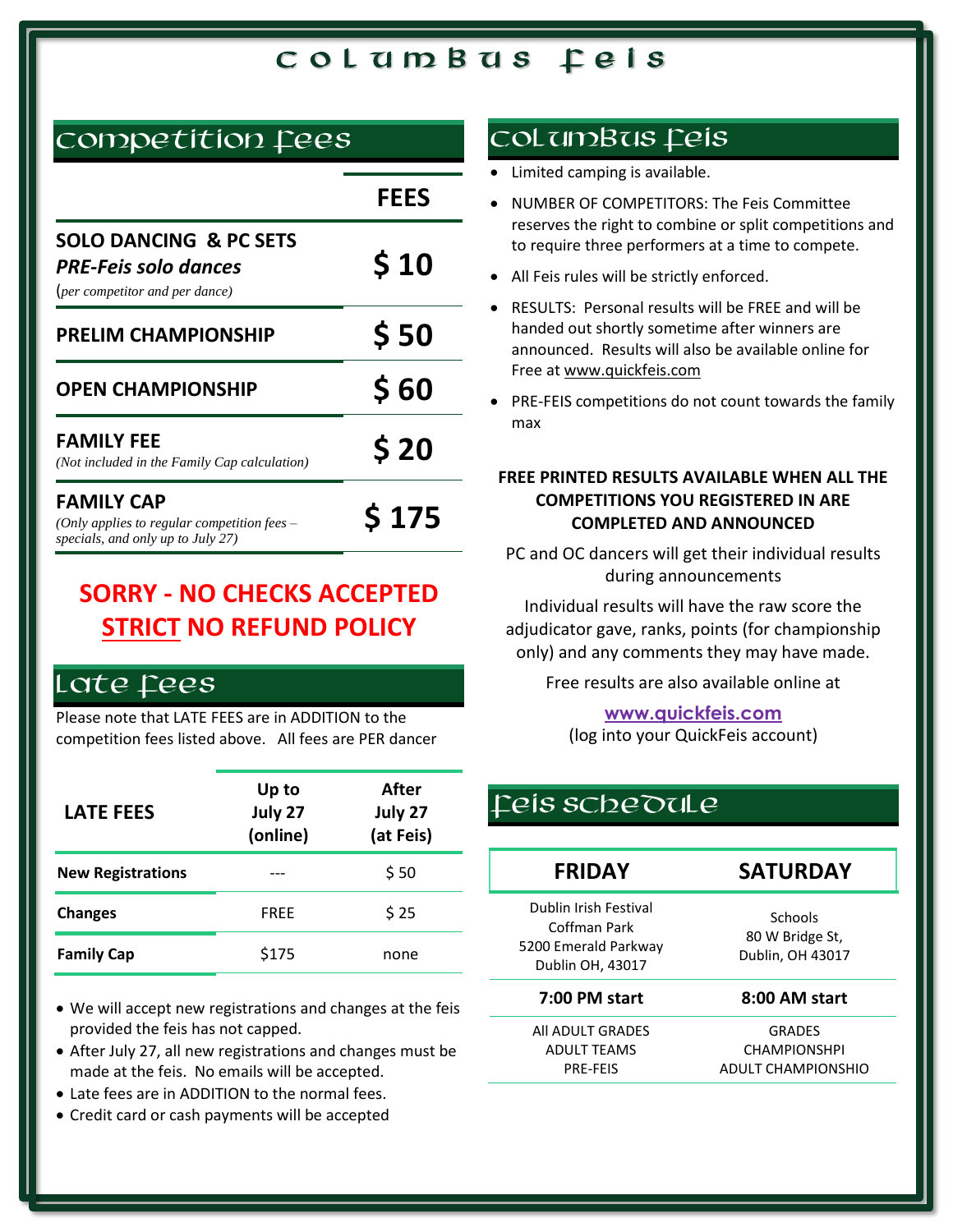## numBering system

The following numbering system complies with the NAFC Mid America Standardized Syllabus

| 1 <sup>st</sup> Digit                                                                                                                                                                                                                                   |      |      |           |           |           |                                                    |      | Level Category: FIRST FEIS Dances all begin with "1", BEGINNER 1 with "2", and so forth |            |            |      |      |      |            |
|---------------------------------------------------------------------------------------------------------------------------------------------------------------------------------------------------------------------------------------------------------|------|------|-----------|-----------|-----------|----------------------------------------------------|------|-----------------------------------------------------------------------------------------|------------|------------|------|------|------|------------|
| 2 <sup>nd</sup> and 3 <sup>rd</sup> Digits                                                                                                                                                                                                              |      |      |           |           |           | Age Group, Girls begin at 01 and Boys begin at 51. |      |                                                                                         |            |            |      |      |      |            |
| So "05" means girls under 5, while 61 means boys under 11.<br>$4th$ and $5th$ Digits (Letters)<br>Competition Type: $RL = REEL$ $LJ = LIGHT JIG$ $SJ = SLIP JIG$<br>$TJ = TREBLE JIG$<br>$HP = HORNPIPE$ $PD = ST PARTRICK$ $DAY$ $TS = TRADTIONAL SET$ |      |      |           |           |           |                                                    |      |                                                                                         |            |            |      |      |      |            |
| AGE GROUP: your age group is determined by the YEAR the competitor was born. This changes from year to year!                                                                                                                                            |      |      |           |           |           |                                                    |      |                                                                                         |            |            |      |      |      |            |
| <b>For 2022</b>                                                                                                                                                                                                                                         | U5   | U6   | <u>U7</u> | <u>U8</u> | <u>U9</u> | U10                                                | U11  | U12                                                                                     | <u>U13</u> | <u>U14</u> | U15  | U16  | U17  | <u>U18</u> |
| Born in:                                                                                                                                                                                                                                                | 2017 | 2016 | 2015      | 2014      | 2013      | 2012                                               | 2011 | 2010                                                                                    | 2009       | 2008       | 2007 | 2006 | 2005 | 2004       |

PLEASE NOTE: Age groupings beginning with "O" mean THAT age AND over (example O11 means 11 and older)

#### FIRST FEIS

The First Feis level has been established for dancers who are competing in their very first Feis. Once a dancer competes in the First Feis category, the dancer must move into Beginner 1 or Beginner 2. AT THIS LEVEL, DANCERS ARE NOT ALLOWED TO COMPETE IN SOLO COSTUMES (only school costumes are allowed) **Dancers competing in the First Feis category are limited to participating in the First Feis Category ONLY**

|                 |       |       |             | <b>GIRLS</b> |       |       |                   |       |           |       |       | <b>BOYS</b> |           |       |             |       |
|-----------------|-------|-------|-------------|--------------|-------|-------|-------------------|-------|-----------|-------|-------|-------------|-----------|-------|-------------|-------|
|                 | U5    | U6    | U7          | U8           | U9    | U10   | U11               | 011   | <u>U5</u> | U6    | U7    | U8          | <u>U9</u> | U10   | U11         | 011   |
| <b>REEL</b>     | 105RL | 106RL | 107RL 108RL |              | 109RL |       | 110RL 111RL 112RL |       | 155RL     | 156RL | 157RL | 158RL       | 159RL     | 160RL | 161RL 162RL |       |
| LIGHT JIG       | 105LJ | 106LJ | 107LJ       | 108LJ        | 109LJ | 110LJ | 111LJ             | 112LJ | 155LJ     | 156LJ | 157LJ | 158LJ       | 159LJ     | 160LJ | 161LJ       | 162LJ |
| <b>SLIP JIG</b> | 105SJ | 106SJ | 107SJ       | 108SJ        | 109SJ | 110SJ | 111SJ             | 112SJ |           |       |       |             |           |       |             |       |

### BEGINNER 1 (BEGINNER)

A dancer who has been dancing for less than one year. A Beginner 1 must move to Beginner 2 no later than January 1st of the dancer's second year of instruction, or may move to Beginner 2 earlier with teacher's permission and provided that the Feis has not closed to changes. Note: a Beginner 1 dancer who starts in September, may continue as a Beginner 1 until December of the following year (16 months) before moving into Beginner 2.

AT THIS LEVEL, DANCERS ARE NOT ALLOWED TO COMPETE IN SOLO COSTUMES (only school costumes are allowed)

|                 |    |                                                                                                             |    |    | <b>GIRLS</b> |     |     |         |    |    |    |    | <b>BOYS</b> |     |     |         |
|-----------------|----|-------------------------------------------------------------------------------------------------------------|----|----|--------------|-----|-----|---------|----|----|----|----|-------------|-----|-----|---------|
|                 | U5 | U6                                                                                                          | U7 | U8 | U9           | U10 | U11 | U12 012 | U5 | U6 | U7 | U8 | U9          | U10 | U11 | U12 012 |
| <b>REEL</b>     |    | 205RL 206RL 207RL 208RL 209RL 210RL 211RL 212RL 213RL 255RL 256RL 257RL 258RL 259RL 260RL 261RL 262RL 263RL |    |    |              |     |     |         |    |    |    |    |             |     |     |         |
| LIGHT JIG       |    | 205LJ 206LJ 207LJ 208LJ 209LJ 210LJ 211LJ 212LJ 213LJ 255LJ 256LJ 257LJ 258LJ 259LJ 260LJ 261LJ 262LJ 263LJ |    |    |              |     |     |         |    |    |    |    |             |     |     |         |
| <b>SLIP JIG</b> |    | 205SJ 206SJ 207SJ 208SJ 209SJ 210SJ 211SJ 212SJ 213SJ                                                       |    |    |              |     |     |         |    |    |    |    |             |     |     |         |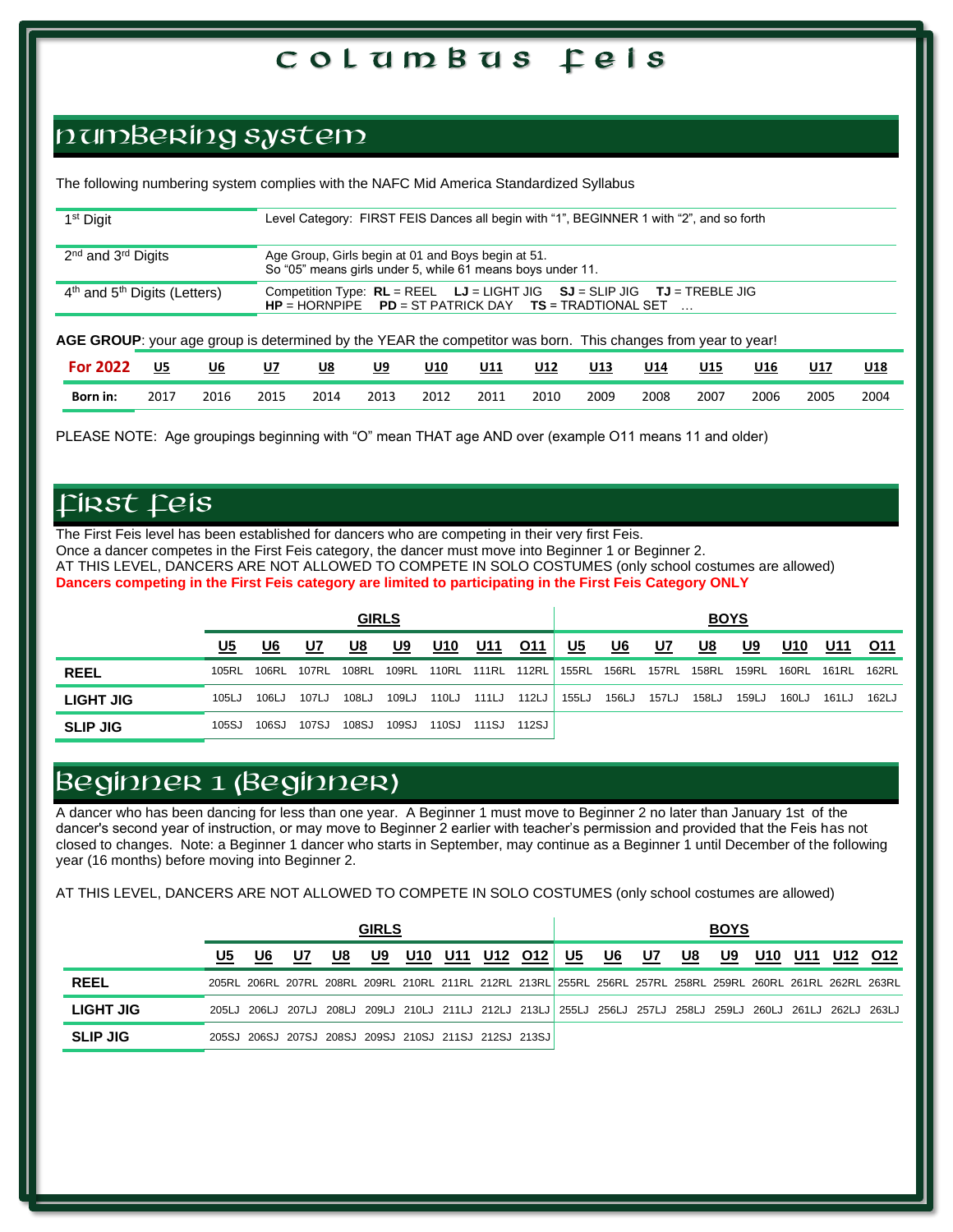### BEGINNER 2 (ADVANCED BEGINNER)

A dancer who has been dancing for more than one year and who has not won a 1<sup>st</sup>, 2<sup>nd</sup> or 3<sup>rd</sup> place as Beginner 2 dancer. A dancer who has won a 1<sup>st</sup>, 2<sup>nd</sup> or 3<sup>rd</sup> place in a Beginner 2 dance must move into Novice in that dance no later than January 1<sup>st</sup> of the next calendar year or with teacher's permission as soon as the next Feis (if said Feis has not closed to changes).

AT THIS LEVEL, DANCERS ARE NOT ALLOWED TO COMPETE IN SOLO COSTUMES (only school costumes are allowed) ALL HARD SHOE DANCES AT TRADITIONAL SPEEDS

|                       |    |             |                                                       |    | <b>GIRLS</b>    |     |     |     |     |                                                                                                             |           |             |       | <b>BOYS</b> |     |       |             |                   |
|-----------------------|----|-------------|-------------------------------------------------------|----|-----------------|-----|-----|-----|-----|-------------------------------------------------------------------------------------------------------------|-----------|-------------|-------|-------------|-----|-------|-------------|-------------------|
|                       | U6 | <u>U7</u>   | U8                                                    | U9 | U <sub>10</sub> | U11 | U12 | U13 | O13 | <u>U6</u>                                                                                                   | <u>U7</u> | <u>U8</u>   | U9    | U10         | U11 | U12   | U13         | O13               |
| <b>REEL</b>           |    |             |                                                       |    |                 |     |     |     |     | 306RL 307RL 308RL 309RL 310RL 311RL 312RL 313RL 314RL 356RL 357RL 358RL 359RL 360RL 361RL 362RL 363RL 364RL |           |             |       |             |     |       |             |                   |
| <b>LIGHT JIG</b>      |    | 306LJ 307LJ | 308LJ                                                 |    |                 |     |     |     |     | 309LJ 310LJ 311LJ 312LJ 313LJ 314LJ 356LJ                                                                   |           | 357LJ 358LJ | 359LJ | 360LJ 361LJ |     | 362LJ | 363LJ 364LJ |                   |
| <b>SLIP JIG</b>       |    |             | 306SJ 307SJ 308SJ 309SJ 310SJ 311SJ 312SJ 313SJ 314SJ |    |                 |     |     |     |     |                                                                                                             |           |             |       |             |     |       |             |                   |
| <b>TREBLE JIG</b>     |    | 306TJ 307TJ |                                                       |    |                 |     |     |     |     | 308TJ 309TJ 310TJ 311TJ 312TJ 313TJ 314TJ 356TJ 357TJ 358TJ 359TJ 360TJ 361TJ                               |           |             |       |             |     |       |             | 362TJ 363TJ 364TJ |
| <b>HORNPIPE</b>       |    |             |                                                       |    |                 |     |     |     |     | 306HP 307HP 308HP 309HP 310HP 311HP 312HP 313HP 314HP 356HP 357HP 358HP 359HP 360HP 361HP 362HP 363HP 364HP |           |             |       |             |     |       |             |                   |
| <b>ST PATRICK DAY</b> |    |             |                                                       |    |                 |     |     |     |     | 306PD 307PD 308PD 309PD 310PD 311PD 312PD 313PD 314PD 356PD 357PD 358PD 359PD 360PD 361PD 362PD 363PD 364PD |           |             |       |             |     |       |             |                   |

# **novice**

A dancer moves into Novice as a result of placing 1st, 2nd, or 3rd in that dance as indicated in Beginner 2. A dancer who wins 1st in a Novice dance must move into Prizewinner level in that dance no later than January 1st of the next calendar year or with teacher's permission as soon as the next feis (if said feis has not closed to changes).

\*ALL HARD SHOES DANCES CAN BE DONE AT EITHER TRADITIONAL SPEED OR SLOW SPEED

|                        |        |                                                                                                                         |       |     |             | <b>GIRLS</b> |                                           |  |                                     |                   |       |       |       | <b>BOYS</b> |                     |       |             |       |
|------------------------|--------|-------------------------------------------------------------------------------------------------------------------------|-------|-----|-------------|--------------|-------------------------------------------|--|-------------------------------------|-------------------|-------|-------|-------|-------------|---------------------|-------|-------------|-------|
|                        | U7     | U8                                                                                                                      | U9    | U10 | U11         |              | U12 U13 U14 U15 015                       |  | U7                                  | U8                | U9    | U10   | U11   |             | U12 U13 U14 U15 O15 |       |             |       |
| <b>REEL</b>            |        | 407RL 408RL                                                                                                             | 409RL |     |             |              | 410RL 411RL 412RL 413RL 414RL 415RL 416RL |  | 457RL 458RL 459RL 460RL 461RL 462RL |                   |       |       |       |             | 463RL 464RL         |       | 465RL       | 466RL |
| LIGHT JIG              | 407LJ  | 408LJ                                                                                                                   | 409LJ |     | 410LJ 411LJ |              | 412LJ 413LJ 414LJ 415LJ 416LJ             |  | 457LJ                               | 458LJ             | 459LJ | 460LJ | 461LJ | 462LJ       | 463L.J              | 464LJ | 465LJ       | 466LJ |
| <b>SLIP JIG</b>        | 407S.I | 408SJ                                                                                                                   | 409SJ |     |             |              | 410SJ 411SJ 412SJ 413SJ 414SJ 415SJ 416SJ |  |                                     |                   |       |       |       |             |                     |       |             |       |
| <b>*TREBLE JIG</b>     | 407TJ  | 408TJ                                                                                                                   | 409TJ |     |             |              | 410TJ 411TJ 412TJ 413TJ 414TJ 415TJ 416TJ |  |                                     | 457TJ 458TJ 459TJ |       | 460TJ | 461TJ | 462TJ       | 463TJ               | 464TJ | 465TJ 466TJ |       |
| *HORNPIPE              |        | 407HP 408HP 409HP 410HP 411HP 412HP 413HP 414HP 415HP 416HP 457HP 458HP 459HP 460HP 461HP 462HP 463HP 464HP 465HP 466HP |       |     |             |              |                                           |  |                                     |                   |       |       |       |             |                     |       |             |       |
| <b>TRADITIONAL SET</b> |        | 407TS 408TS 409TS 410TS 411TS 412TS 413TS 414TS 415TS 416TS 457TS 458TS 459TS 460TS 461TS 462TS 463TS 464TS 465TS 466TS |       |     |             |              |                                           |  |                                     |                   |       |       |       |             |                     |       |             |       |

# PRIZE WINNER (OPEN)

A dancer moves into Prizewinner as a result of placing 1st place as indicated in Novice. \*ALL HARD SHOES DANCES CAN BE DONE AT EITHER TRADITIONAL SPEED OR SLOW SPEED

|                        |    |    |    |                                                                                                                         | <b>GIRLS</b> |                             |  |    |                               |    |     | <b>BOYS</b> |       |       |       |                         |
|------------------------|----|----|----|-------------------------------------------------------------------------------------------------------------------------|--------------|-----------------------------|--|----|-------------------------------|----|-----|-------------|-------|-------|-------|-------------------------|
|                        | U7 | U8 | U9 |                                                                                                                         |              | U10 U11 U12 U13 U14 U15 O15 |  | U7 | U8                            | U9 | U10 |             |       |       |       | U11 U12 U13 U14 U15 O15 |
| <b>REEL</b>            |    |    |    | 507RL 508RL 509RL 510RL 511RL 512RL 513RL 514RL 515RL 516RL 557RL 558RL 559RL 560RL 561RL 562RL 563RL 564RL 565RL 566RL |              |                             |  |    |                               |    |     |             |       |       |       |                         |
| <b>SLIP JIG</b>        |    |    |    | 507SJ 508SJ 509SJ 510SJ 511SJ 512SJ 513SJ 514SJ 515SJ 516SJ                                                             |              |                             |  |    |                               |    |     |             |       |       |       |                         |
| <b>*TREBLE JIG</b>     |    |    |    | 507TJ 508TJ 509TJ 510TJ 511TJ 512TJ 513TJ 514TJ 515TJ 516TJ                                                             |              |                             |  |    | 557TJ 558TJ 559TJ 560TJ 561TJ |    |     | 562TJ       | 563TJ | 564TJ | 565TJ | 566TJ                   |
| *HORNPIPE              |    |    |    | 507HP 508HP 509HP 510HP 511HP 512HP 513HP 514HP 515HP 516HP 557HP 558HP 559HP 560HP 561HP 562HP 563HP 564HP 565HP 566HP |              |                             |  |    |                               |    |     |             |       |       |       |                         |
| <b>TRADITIONAL SET</b> |    |    |    | 507TS 508TS 509TS 510TS 511TS 512TS 513TS 514TS 515TS 516TS 557TS 558TS 559TS 560TS 561TS 562TS 563TS 564TS 566TS 566TS |              |                             |  |    |                               |    |     |             |       |       |       |                         |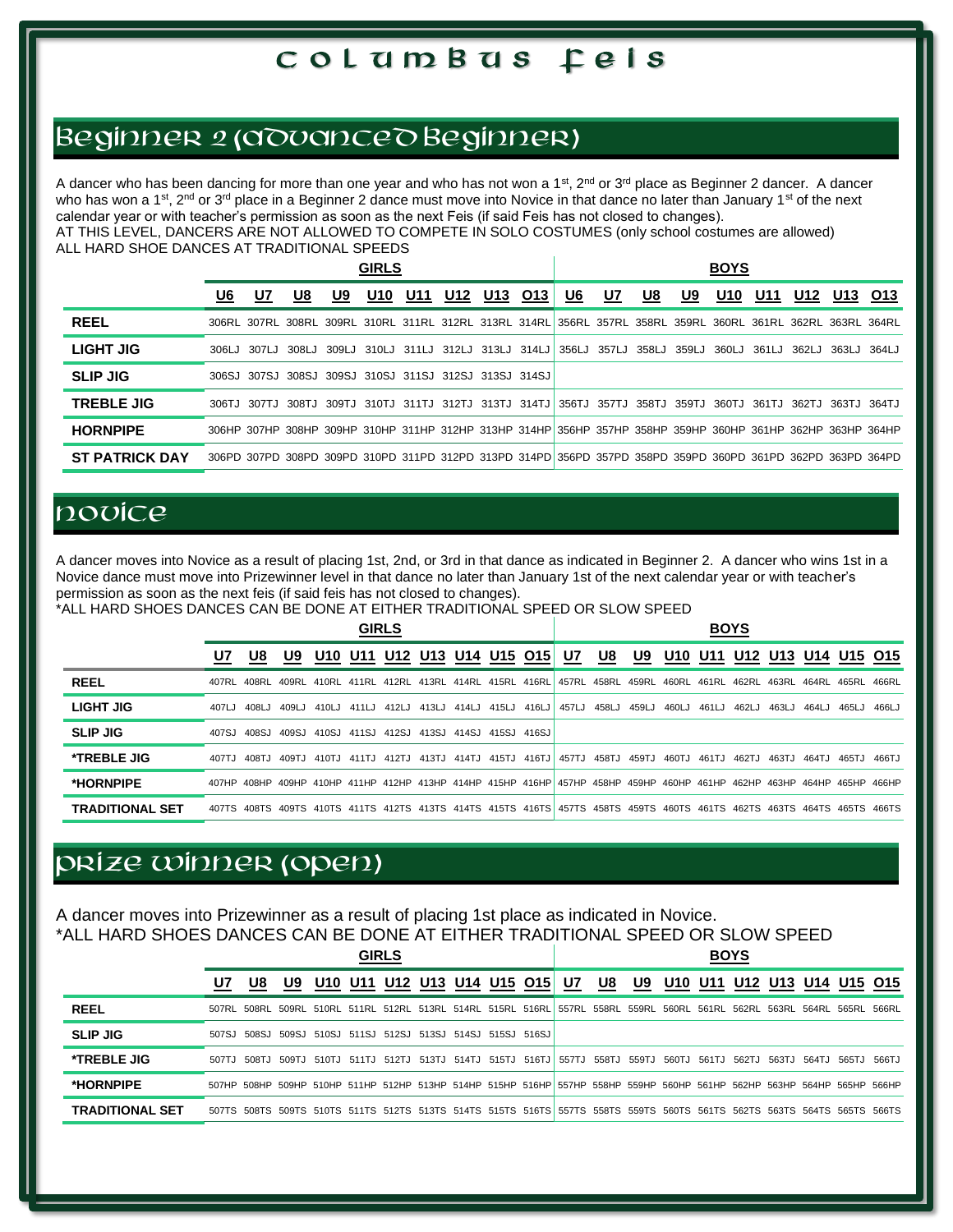# prel iminary championship

A dancer who wins 1st place in each of the Open dances (reel, slip-jig, treble jig, and hornpipe) can move into Preliminary Championships with teacher's permission. Boys and Girls will compete against each other, however if there are at least 5 boys entered, the boys will be moved into a separate competition. In cases where a Feis elects to split a competition due to a large entry, the split must be done by birth date age in the same manner as the North American Championships.

Dancers will perform: 48 bars of reel or 40 bars of slip-jig, 40 bars of the hornpipe or 48 bars of the treble jig, and a Set Dance. Preliminary Championship will be judged and scored by all 3 judges. In addition, awards will also be posted for each solo round (light and heavy round) based on the scores of one judge (different judges scores for light and heavy).

A Masters Preliminary dancer is defined as any dancer over the age of 25 who has previously placed in the top three of a youth Preliminary competition of five or more competitors

| Boys/Men & Girls/Ladies     | <u>U9</u> | U10   | <u>U11</u> | U12   | <u>U13</u> | <u>U14</u> | <u>U15</u> | U <sub>16</sub> | <u>U17</u> | 017   | <b>MASTER</b><br><b>ADULT</b> |
|-----------------------------|-----------|-------|------------|-------|------------|------------|------------|-----------------|------------|-------|-------------------------------|
| Preliminary<br>Championship | 609PC     | 610PC | 611PC      | 612PC | 613PC      | 614PC      | 615PC      | 616PC           | 617PC      | 618PC | 699PC                         |
| <b>PC Set Dance</b>         | 609SD     | 610SD | 611SD      | 612SD | 613SD      | 614SD      | 615SD      | 616SD           | 617SD      | 618SD | 699SD                         |

### OPEN CHAMPIONSHIP

A dancer who wins two 1st Place awards in one calendar year will move on to Open Championship the following year, or as soon as the second win is achieved, in any age category, in the following years. Only in the case of back-to-back Feiseanna (successive days), in which case the first win in the first Feis will not change the dancer's status for the second Feis. Placing in a Regional or National Oireachtas does not change the status of a competitor.

Dancers will perform: 48 bars of reel or 40 bars of slip-jig, 40 bars of the hornpipe or 48 bars of the treble jig, and a Set Dance. Competitions will be combined in groups of 5 when possible per rules (see Championship rules below).

A Masters Open level dancer is defined as any dancer over the age of 25 who has never competed in a youth Open Championship competition or placed first in a Masters Preliminary competition. BOYS will be combined with girls if needed.

| <b>Open</b><br>Championship | <u>U10</u> | <u>U11</u> | U12   | <u>U13</u> | <u>U14</u> | <u>U15</u> | <u>U<sub>16</sub></u> | U17   | <u>U18</u> | <u>U19</u> | <u>019</u> | <b>MASTER</b><br><b>ADULT</b> |
|-----------------------------|------------|------------|-------|------------|------------|------------|-----------------------|-------|------------|------------|------------|-------------------------------|
| <b>GIRLS / LADIES</b>       | 710OC      | 711OC      | 712OC | 713OC      | 714OC      | 715OC      | 716OC                 | 717OC | 718OC      | 719OC      | 720OC      |                               |
| <b>BOYS / MEN</b>           | 760OC      | 761OC      | 762OC | 763OC      | 764OC      | 765OC      | 766OC                 | 767OC | 768OC      | 769OC      | 770OC      | 799OC                         |

NOTE: A dancer who has not received a legitimate placing (sufficient competitors within the normal placing scale) along with a dancer who has not placed in Open Championships for two consecutive years, may return to their previous competition level. For example, an Open Championship dancer that does not place in two consecutive years may return to Preliminary Championships, the same as a Preliminary dancer who does not place can return to Prizewinner.

# FIGURES AND CEILI

- There are no restrictions on figure age groups.
- Figure age groups will be determined by the oldest dancer.
- Ceili teams (8 hands) are allowed to repeat dancers at all Mid-America feiseanna in accordance with the world and regional Oireachtas rules.
- Only ONE team member needs to register and will be charged the TEAM fee for the entire team. The team MUST wear the dancer number that was used to register the team. It is not necessary to notify the Feis nor QuickFeis who the other team members will be.

|                      |                       | FIGURE DANGING        |                           | UEILI DANUING             |      |
|----------------------|-----------------------|-----------------------|---------------------------|---------------------------|------|
|                      | <b>2 HAND</b><br>Reel | <b>3 HAND</b><br>Reel | <b>4 HAND</b><br>Reel/Jig | <b>8 Hand Ceili Dance</b> |      |
| <b>TEAM FEE</b><br>→ | \$10                  | \$15                  | \$20                      | <b>TEAM</b><br>FEE →      | \$40 |
| Under 7              | 207FD                 | 307FD                 | 407FD                     | Under 9                   | 809C |
| 9Under 9             | 209FD                 | 309FD                 | 409FD                     | Under 11                  | 811C |
| Under 11             | 211FD                 | 311FD                 | 411FD                     | Under 13                  | 813C |
| Under 13             | 213FD                 | 313FD                 | 413FD                     | Under 16                  | 816C |
| Under 15             | 215FD                 | 315FD                 | 415FD                     | Over 16                   | 817C |
| Over 15              | 216FD                 | 316FD                 | 416FD                     |                           |      |
|                      |                       |                       |                           |                           |      |

#### **FIGURE DANCING CEILI DANCING**

| TEAM<br>FEE → | \$40 |
|---------------|------|
| Under 9       | 809C |
| Under 11      | 811C |
| Under 13      | 813C |
| Under 16      | 816C |
| Over 16       | 817C |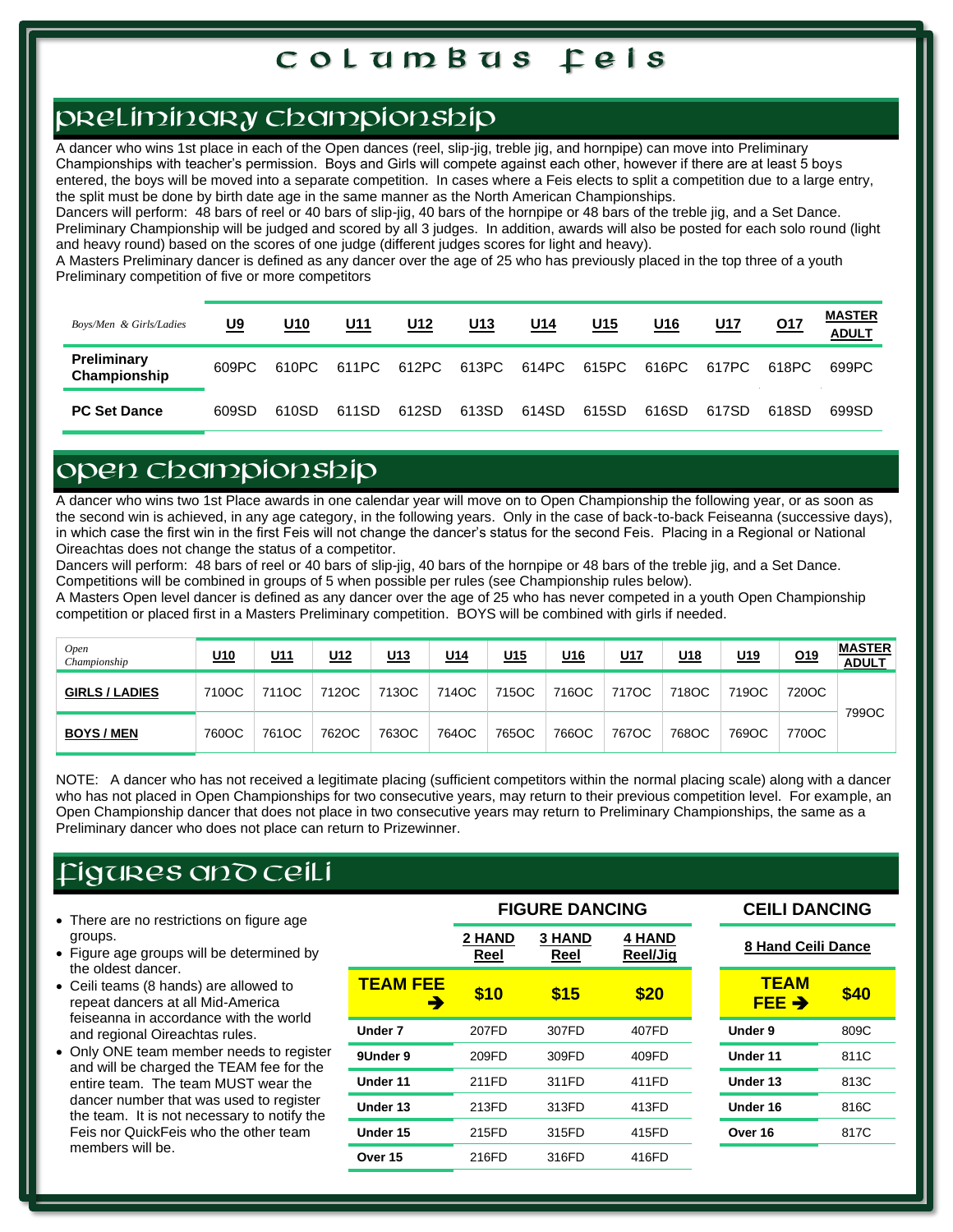## ADULT FIGURES AND CEILI

#### **FRIDAY COMPETITION AT THE FESTIVAL – Beginning at 7:00 PM**

#### **Dublin Irish Festival**

Coffman Park 5200 Emerald Parkway Dublin OH, 43017 **Ceili Stage**

- There are no restrictions on figure age groups.
- Figure age groups will be determined by the oldest dancer.
- Ceili teams (8 hands) are allowed to repeat dancers at all Mid-America feiseanna in accordance with the world and regional Oireachtas rules.
- Only ONE team member needs to register and will be charged the TEAM fee for the entire team. The team MUST wear the dancer number that was used to register the team. It is not necessary to notify the Feis nor QuickFeis who the other team members will be.

|                      |                       | <b>FIGURE DANCING</b> |                           | <b>CEILI DANCING</b>   |      |
|----------------------|-----------------------|-----------------------|---------------------------|------------------------|------|
|                      | 2 HAND<br><u>Reel</u> | <b>3 HAND</b><br>Reel | <b>4 HAND</b><br>Reel/Jig | 8 Hand Ceili Dance     |      |
| <b>TEAM FEE &gt;</b> | \$10                  | \$15                  | \$20                      | TEAM FEE $\rightarrow$ | \$40 |
| <b>ADULT</b>         | 299FD                 | 399FD                 | 499FD                     | Adult                  | 899C |

### adult

#### **FRIDAY COMPETITION AT THE FESTIVAL – Beginning at 7:00 PM**

An Adult dancer is defined as any dancer who started Irish dancing at the age of 18 or older OR any dancer 18 or older who has not competed in at least five years in a youth competition AND has never placed in the top three in a youth Preliminary Championship competition of more than five competitors. Dancers who are in the ADULT categories cannot enter any competition other than Adult specified competitions. A dancer who wishes to return to any category other than Adult must remain out of ADULT competitions until they retire from dancing for five consecutive years

|                        | <b>Beginner 1</b> | <b>Beginner 2</b> | <b>Novice</b> | <b>Prizewinner</b> |
|------------------------|-------------------|-------------------|---------------|--------------------|
| <b>REEL</b>            | 299RL             | 399RL             | 499RL         | 599RL              |
| LIGHT JIG              | 299LJ             | 399LJ             | 499LJ         | 599LJ              |
| <b>SLIP JIG</b>        | 299SJ             | 399SJ             | 499SJ         | 599SJ              |
| <b>TREBLE JIG</b>      | 299TJ             | 399TJ             | 499TJ         | 599TJ              |
| <b>HORNPIPE</b>        | 299HP             | 399HP             | 499HP         | 599HP              |
| <b>TRADITIONAL SET</b> | 299TS             | 399TS             | 499TS         | 599TS              |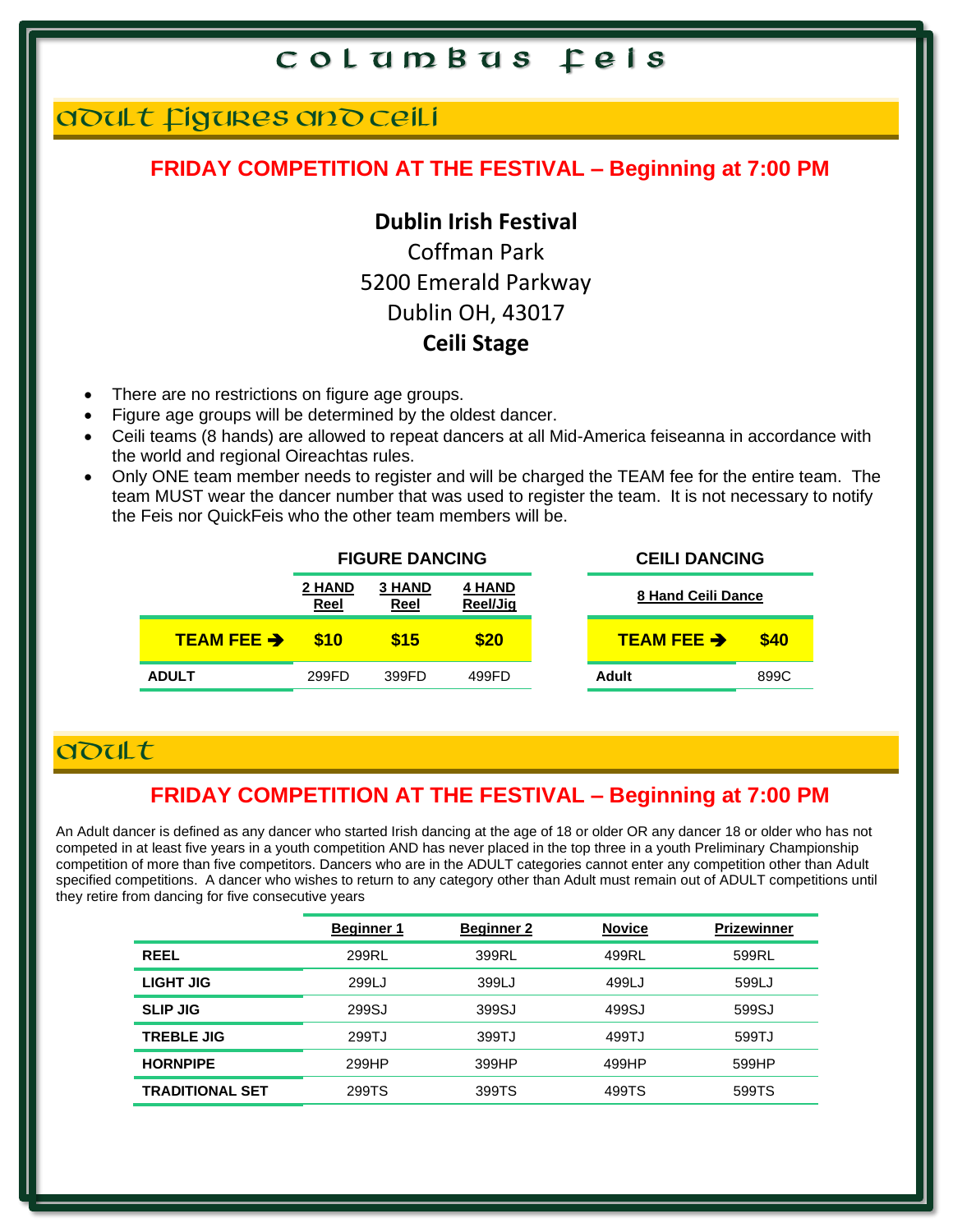# the DuBLIn Irish Festival prefeis special

#### **FRIDAY COMPETITION AT THE FESTIVAL – Beginning at 7:00 PM Pre-Feis competitions do not count towards the family max!**

## **Dublin Irish Festival** Coffman Park 5200 Emerald Parkway Dublin OH, 43017 **Ceili Stage**

#### **NOVICE PREFEIS**

A dancer moves into Novice as a result of placing 1st, 2nd, or 3rd in that dance as indicated in Beginner 2. A dancer who wins 1st in a Novice dance must move into Prizewinner level in that dance no later than January 1st of the next calendar year or with teacher's permission as soon as the next feis (if said feis has not closed to changes).

\*ALL HARD SHOES DANCES CAN BE DONE AT EITHER TRADITIONAL SPEED OR SLOW SPEED

|                    | GIRLS |    |     |                                                                                                                                             |  |                                |  |  | <b>BOYS</b> |  |    |     |  |  |  |  |                             |                                                                                                                                                                                                                                |
|--------------------|-------|----|-----|---------------------------------------------------------------------------------------------------------------------------------------------|--|--------------------------------|--|--|-------------|--|----|-----|--|--|--|--|-----------------------------|--------------------------------------------------------------------------------------------------------------------------------------------------------------------------------------------------------------------------------|
|                    | U7    | U8 | U9. |                                                                                                                                             |  | U10 U11 U12 U13 U14 U15 O15 U7 |  |  |             |  | U8 | U9. |  |  |  |  | U10 U11 U12 U13 U14 U15 O15 |                                                                                                                                                                                                                                |
| <b>REEL</b>        |       |    |     | 465RL2 464RL2 409RL2 410RL2 411RL2 412RL2 413RL2 414RL2 415RL2 416RL2 457RL2 458RL2 459RL2 460RL2 461RL2 462RL2 463RL2 464RL2 465RL2 466RL2 |  |                                |  |  |             |  |    |     |  |  |  |  |                             |                                                                                                                                                                                                                                |
| <b>SLIP JIG</b>    |       |    |     | 407SJ2 408SJ2 409SJ2 410SJ2 411SJ2 412SJ2 413SJ2 414SJ2 415SJ2 416SJ2                                                                       |  |                                |  |  |             |  |    |     |  |  |  |  |                             |                                                                                                                                                                                                                                |
| <b>*TREBLE JIG</b> |       |    |     |                                                                                                                                             |  |                                |  |  |             |  |    |     |  |  |  |  |                             | 466TJ2 463TJ2 408TJ2 409TJ2 410TJ2 411TJ2 412TJ2 413TJ2 414TJ2 415TJ2 416TJ2 457TJ2 458TJ2 458TJ2 460TJ2 461TJ2 462TJ2 463TJ2 464TJ2 465TJ2 466TJ2 466TJ2 466TJ2 464TJ2 466TJ2 466TJ2 469TJ2 469TJ2 464TJ2 466TJ2 466TJ2 469TJ |
| *HORNPIPE          |       |    |     |                                                                                                                                             |  |                                |  |  |             |  |    |     |  |  |  |  |                             | 407HP2408HP2409HP2410HP2411HP2412HP2413HP2414HP2415HP2416HP2457HP2458HP2459HP2460HP2461HP2462HP2463HP2464HP2465HP2466HP2                                                                                                       |

#### **PRIZEWINNER (Open) PREFEIS**

A dancer moves into Prizewinner as a result of placing 1st place as indicated in Novice. \*ALL HARD SHOES DANCES CAN BE DONE AT EITHER TRADITIONAL SPEED OR SLOW SPEED

|                    | <b>GIRLS</b> |    |    |                                                                       |     |  |  |  |                     | <b>BOYS</b> |    |    |    |     |  |  |             |             |                                                                                                                                                                                                                                |
|--------------------|--------------|----|----|-----------------------------------------------------------------------|-----|--|--|--|---------------------|-------------|----|----|----|-----|--|--|-------------|-------------|--------------------------------------------------------------------------------------------------------------------------------------------------------------------------------------------------------------------------------|
|                    | U7           | U8 | U9 | U10                                                                   | U11 |  |  |  | U12 U13 U14 U15 O15 |             | U7 | U8 | U9 | U10 |  |  | U11 U12 U13 | U14 U15 O15 |                                                                                                                                                                                                                                |
| <b>REEL</b>        |              |    |    |                                                                       |     |  |  |  |                     |             |    |    |    |     |  |  |             |             | 507RL2 508RL2 509RL2 510RL2 511RL2 512RL2 513RL2 514RL2 515RL2 516RL2 557RL2 558RL2 559RL2 560RL2 561RL2 562RL2 563RL2 564RL2 565RL2 566RL2                                                                                    |
| <b>SLIP JIG</b>    |              |    |    | 507SJ2 508SJ2 509SJ2 510SJ2 511SJ2 512SJ2 513SJ2 514SJ2 515SJ2 516SJ2 |     |  |  |  |                     |             |    |    |    |     |  |  |             |             |                                                                                                                                                                                                                                |
| <b>*TREBLE JIG</b> |              |    |    |                                                                       |     |  |  |  |                     |             |    |    |    |     |  |  |             |             | 50651, 50671, 5071, 50871, 50871, 50871, 50871, 50871, 50871, 50871, 50871, 50871, 50871, 50871, 50871, 50871, 50871, 50871, 50871, 50871, 50871, 50871, 50871, 50871, 50871, 50871, 50871, 50871, 50871, 50871, 50871, 50871, |
| *HORNPIPE          |              |    |    |                                                                       |     |  |  |  |                     |             |    |    |    |     |  |  |             |             | 507HP2508HP2509HP2510HP2511HP2512HP2513HP2514HP2515HP2516HP2557HP2558HP2559HP2560HP2560HP2562HP2563HP2563HP2564HP2                                                                                                             |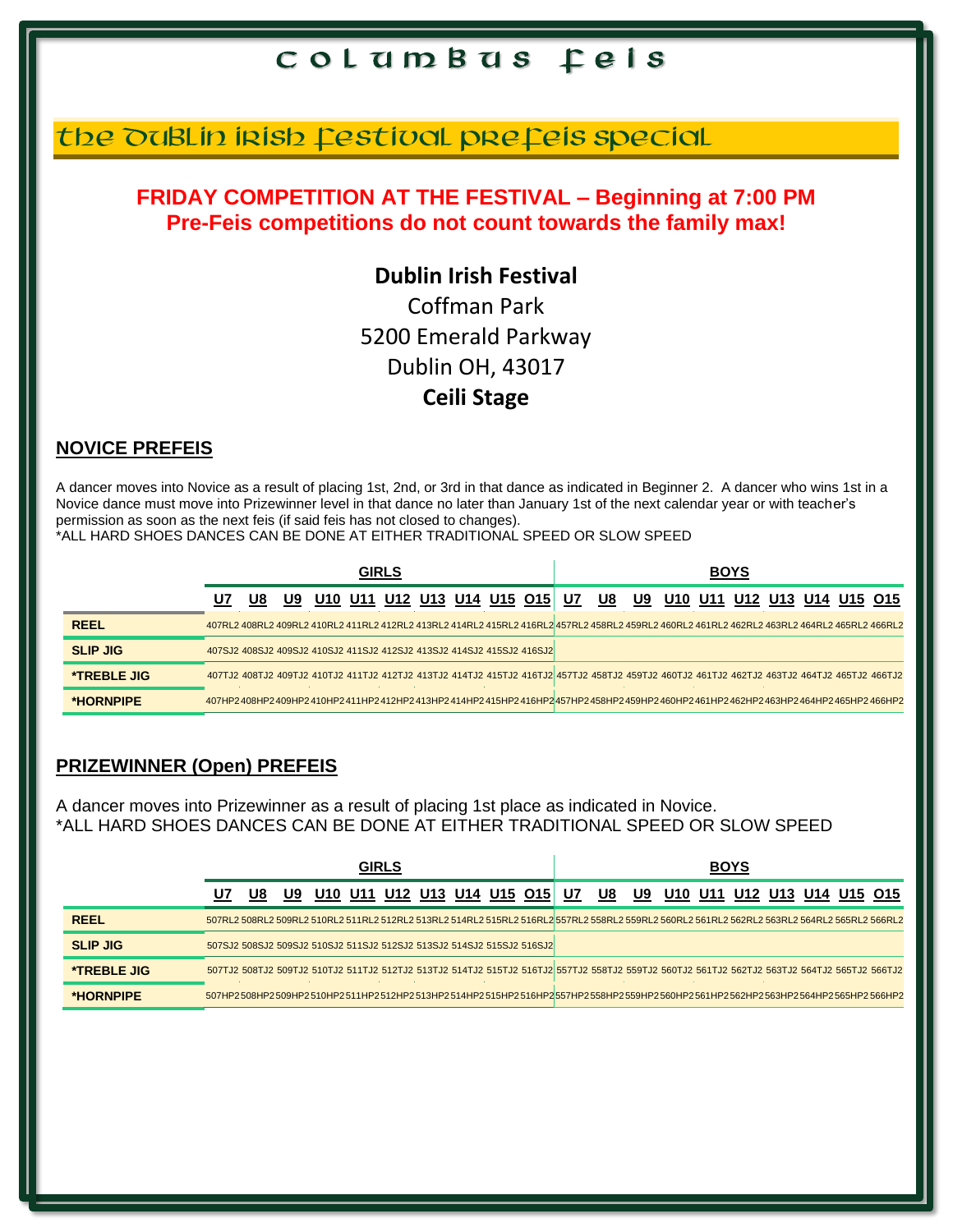# MID-AMERICA REGIONAL DANCING COMPETITION RULES

- age of a competitor on 1st January of the year in which the competition is held will determine the right of entry. For the purposes of this Rule a competitor whose birthday occurs on 1st January shall be deemed to be under the age attained on that date.
- 2. Competitions are open to all but those holding a TMRF, TCRG, or ADCRG designation. A feis can only accept entries from pupils of teachers registered with An Coimisiun and registered with both the IDTANA and the North American region in which they reside.
- 3. A competitor may be disqualified for any of the following reasons:
	- a. Conduct unbecoming a lady or gentleman.
	- b. Failure to report on time to compete. (Penalty: disqualification from said event)
	- c. Falsification of age or other important facts i.e., teaching, award winning, competing under another competitor's name or number, etc.

Penalty for (a) or (c): Competitor will be disqualified from the Feis at which the occurrence happened and from all registered Feiseanna for a period of one year beginning at the date of the occurrence.

- 4. Competitions may be closed if there are no competitors at the assigned stage ready to compete when the competition is scheduled or announced. This does not pertain to a situation where competitors are involved in stage conflicts, and such conflicts will be handled by the stage monitor.
- 5. Steel taps or "bubble" heels on dancing shoes and any display of awards is prohibited. Authentic Gaelic dress is desired.
- 6. First Feis (if offered), Beginner and Advanced Beginner, aka Beginner I and II, must wear a class costume, or a skirt/pants and top. All other categories are excluded from this rule. Modest attire is encouraged when a competitor is not dancing.
- 7. Competitor's number must be worn and visible to adjudicators when performing in all competitions. Use of reflective plastic number covers is discouraged.
- 8. The number of awards given is determined by the Feis Committee and is based on the scores and ranks given by the adjudicator(s).
- 9. Complaints must be in writing stating names and other factual information and signed by the complainant. A \$25.00 fee must be enclosed and presented to the Feis Chairman within one hour of the occurrence. The fee will be returned if the complaint is upheld.
- 10. The Feis Committee and any organization affiliated with same, will not be held responsible for personal injury, property loss or damage. Destruction of Feis property and/or rental property will be punishable by law.
- 11. The Feis reserves the right to reject any entry for cause, to cancel all or part of the Feis and to limit competitor's performing time. The decision of the Feis Committee is final in all matters connected with the Feis.
- 1. In the case of all solo and team competitions in all grades, the 12. All Feiseanna must have a process to allow parents to request that their child or children's name(s) not be listed on the posted competitor list prior to the day of the Feis.
	- 13. Competitors must answer all questions as required by the Feis Entry committee, including teacher's name, and include the entry fee for entry to be accepted. Failure to do so will result in a rejected entry.
	- 14. With the exception of First Feis and Beginner 1 the status of the dancer does not change unless there are five or more dancers in the competition.
	- 15. Photography
		- a. With the exception of First Feis, Beginner 1 and Beginner 2 (or their equivalent), photography of any kind which has the capability of capturing a dancer's image while in motion is strictly forbidden.
		- b. A Feis may elect to allow in motion photography for publicity purposes, but the pictures are considered the sole property of the Feis and solely for Feis use only; these are not to be used for personal gain through commercial use or sale, and under no circumstances can they be published on any website or other areas, without the express written permission of the persons involved.
		- c. Additionally, a professional photographer may be formally contracted by a Feis to capture non-motion photographs, such as portrait photography, awards ceremonies, etc. and/or in motion photography provided it is taken at a vendor station or suitable location:
			- i. away from the dancing stages and,
			- ii. requested by a consenting parent, guardian, or dancer (over the age of 18).
	- 16. No block, en Pointe, toe walking movements, stationary or moving is allowed to be performed for all ages up to and including the under 12 age group. However, after September 1 of each year an exception is made for those dancers who are 11 dancing in the under 12 age group.
	- 17. No substance that can become airborne should be used on any dance floor in an attempt to improve traction.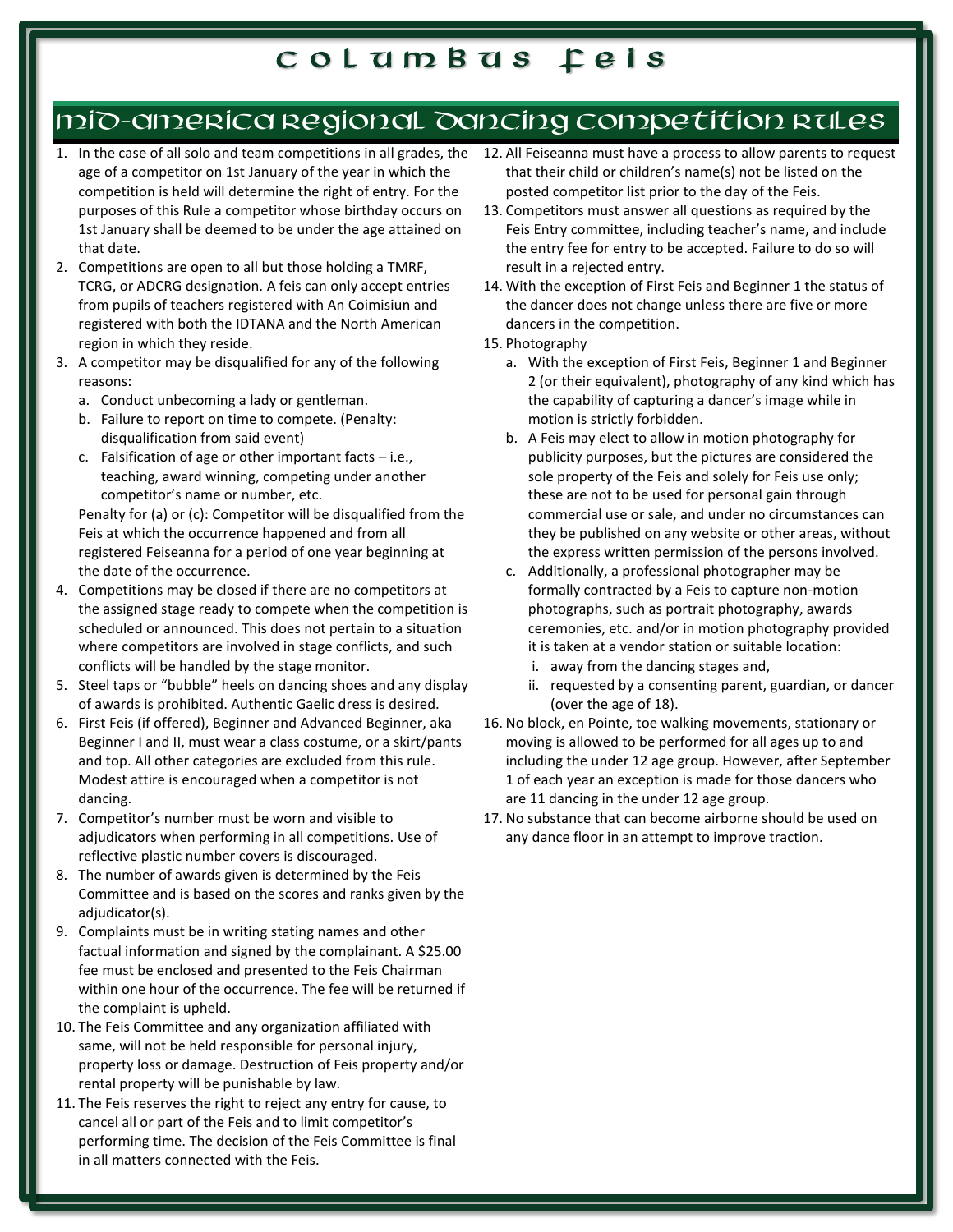#### GRADE LEVEL RULES

- 1. Solo competitors in First Feis (if offered), Beginner, Advanced Beginner, Novice or Open (Prizewinner) competitions: a. Must compete in their own age group.
	- b. Must be prepared to perform two steps in each event.
- 2. With the exception of First Feis and Beginner 1, a dancer's level is determined in each dance (Reel, Light Jig, Single Jig, Slip-Jig, Hornpipe, Treble Jig, and Traditional Set). Traditional Set Dances are limited to those dances determined by An Coimisiun Le Rince Gaelacha as traditional set dances.
- 3. A Feis Committee may combine competitions if there are less than 5 competitors entered as follows:
	- a. Two consecutive age groups, combined into the higher of the two groups, within that grade.
	- b. Three consecutive age groups, combined into the highest age group, within that grade.
	- c. All Boys' grades competitions shall be initially entered in single year age groups within that grade.
	- d. If there are less than 5 Boys entered in any one age group within that grade, competitions may be combined in the following order:
		- i. Double, All Boys, age group into the higher of the two groups within that grade
		- ii. If a double, All Boys age group does not create 5 or more entries, the Boys shall be combined into the corresponding single year Girls' age group.
		- iii. If the combined Boys and Girls age group still does not create 5 or more entries, that competition may be combined as stated in rule b above.
	- e. 100 and 200 level competitions may be combined as follows:
		- i. Ages under 8 and below, CANNOT be combined with other age groups within that grade, but Boys and Girls may be combined in the corresponding single year Girls' age group within that grade.
		- ii. Ages under 9 and above may first be combined into 2 consecutive age groups within that grade. If the combined competition still does not create 5 or more entries, that competition may be combined using rules b, c, and d above.
- 4. Each region may determine the system for moving dancers from one grade to another, as they see appropriate for their region.
- 5. The syllabus is to contain all grade categories.
- 6. Competitors have the option to remain in the same category for the remainder of the Feis year.
- 7. A dancer, at the discretion of the teacher, may move into the next Grade (not Open Championships) without satisfying the requirements. However, once a dancer competes in the higher level, they can never move back to a lower category, (except as outlined in Rule 1, above).
- 8. Grade Levels
	- a. **First Feis:** A dancer who has never competed in a Feis. A dancer can only be in this category for a single day and

cannot compete at any other level in the Feis. Dancers must compete with Basic Steps that coincide with the Grade Exam Syllabus.

- b. **Beginner I (Beginner) Grade:** A beginner is a competitor who has not yet taken a full year of Irish Dance lessons, thereby giving beginners a full year with such status. A Beginner must move into the Beginner 2/Advanced Beginner category the next year. Dancers must compete with Basic Steps that coincide with the Grade Exam Syllabus.
- c. **Beginner 2 (Advanced Beginner) Grade:** An advanced beginner who wins 1st, 2nd or 3rd place will advance to the Novice category in that particular dance. Competition dances are reel, light jig, slip jig, traditional treble jig and traditional hornpipe, as a minimum requirement. Dancers must compete with Basic Steps that coincide with the Grade Exam Syllabus.
- d. **Novice Grade:** A novice who wins a 1st place will advance to the Open (Prizewinner) category in that particular dance.
- e. **Open Prizewinner Grade:** A competitor who does not qualify as a beginner, advanced beginner or as a novice.
- f. **Adult:** An Adult dancer is defined as any dancer who started Irish dancing at the age of 18 or older OR any dancer 18 or older who has not competed in at least five years in a youth competition AND has never placed in the top three in a youth Preliminary championship competition of more than five competitors.
- 9. First Feis (if offered), Beginner I, and Beginner 2 are required to dance at traditional speeds. Novice and Open/Prizewinner dancers may choose between traditional and Oireachtas speeds.
- 10. The following dance speeds must be adhered to;

|                   | <b>First Feis</b> | Beg <sub>1</sub> | Beg <sub>2</sub> | <b>Novice</b> | <b>Prizewinner</b> |
|-------------------|-------------------|------------------|------------------|---------------|--------------------|
| Reel              | 122               | 122              | 122              | 113           | 113                |
| Light Jig         | 115               | 115              | 115              | 115           | 115                |
| <b>Slip Jig</b>   | 122               | 122              | 122              | 113           | 113                |
| <b>Single Jig</b> | 124               | 124              | 124              | 124           | 124                |
| Treble Jig        |                   |                  | 92               | 73/92         | 73/92              |
| <b>Hornpipe</b>   |                   |                  | 138              | 113/138       | 113/138            |

| <b>Traditional Sets</b>    | <b>Traditional Speed</b> |
|----------------------------|--------------------------|
| St. Patrick's Day          | 94                       |
| <b>Blackbird</b>           | 144                      |
| Job of the Journeywork     | 138                      |
| <b>Three Sea Captains</b>  | 96                       |
| <b>Garden of Daisies</b>   | 138                      |
| Jockey to the Fair         | 90                       |
| <b>King of the Fairies</b> | 130                      |

- 11. First Feis, Beginner 1 and Beginner 2 perform only basic steps to coincide with the Grade Exam Syllabus.(IDTAMA, 1/1/17)
- 12. Dancers competing in the First Feis category are limited to participating in the First Feis Category only. (IDTAMA, 1/1/17)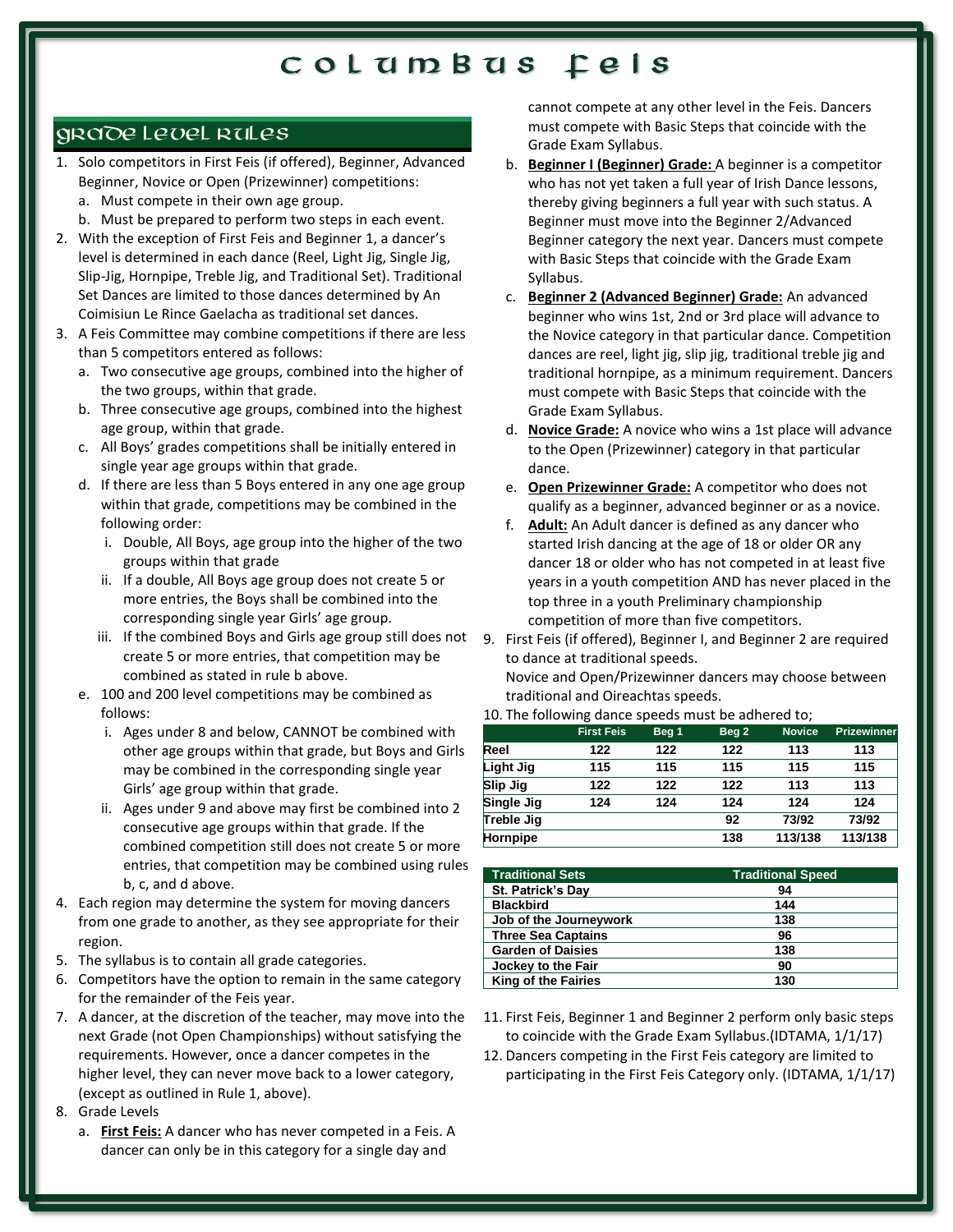#### Championship Level Rules

- 1. First place winners in the Open Championship category cannot return to a Preliminary or Open (Prizewinner) competition. Placing in a Regional or National Oireachtas does not change the status of a competitor. A dancer who moves into Open Championship must stay a minimum of 2 years. If after 2 years they have not placed they are allowed to return to Preliminary. An Open Championship dancer who places is not allowed to return to Preliminary until 2 years after their last placement.
- 2. Entrants in any Championship event may not enter in any other (Grade) events, but may enter in Figure Dances and Specials, ie Treble Reel Competition, etc.
	- a. Dancers must qualify for Open Championship via the method now in place for Preliminary Championship, i.e. two 1st place wins.
	- b. Dancers must compete in the Preliminary Championship competition in order to qualify for Open Championship
- 3. Preliminary Championships are open to those who:
	- a. A dancer who wins 1st place in each of the Open Prizewinner dances (reel, slip-jig, treble jig, and hornpipe) can move into Preliminary Championships with teacher's permission.
	- b. Have never won 1st, 2nd or 3rd in Open Championship. A dancer who wins two first place awards will move on to Open Championship at the next Feis they enter, or as soon as the second win is achieved, in any age category, in the following years. Only in the case of back-to-back feiseanna (successive days), in which case the first win in the first Feis will not change the dancer's status for the second Feis. A dancer is required to perform a light shoe dance (reel or slip jig for ladies and reel only for men), and a hard shoe dance. A Feis can opt to offer either a) a set dance or b) a jig/hornpipe.
- 4. A Mid-America region feis may choose to combine boys and girls in Open Championship competitions when there are less than 5 dancers registered in a particular age category.
- 5. One of the following statements MUST be in the feis syllabus:
	- a. When there are less than five dancers registered in a particular Open Championship age category, the boys and girls will NOT be combined.
	- OR
	- b. When there are less than five dancers registered in a particular Open Championship age category, the boys and girls WILL be combined.
- 6. The boys' open championship age categories will match the girls' open championship age categories.
- 7. Every competitor in Preliminary or Open Championship must have a minimum of 8 rotations or 10 minutes between each of their rounds.

#### FIGURE/CEILI TEAM RULES

- 1. Teachers or team captains are responsible that their teams are complete and in position when the competition is announced.
	- a. There are no restrictions on figure age groups
	- b. Figure age groups will be determined by the oldest dancer.
	- c. 8 hand teams are allowed to repeat dancers at all Mid-America feiseanna in accordance with the World and Regional Oireachtas rules.
- 2. The length of 2 hand and 3 hand dances in competition are to be 48 bars of music plus an 8 bar introduction.

#### ADJUDICATORS & MUSICIANS

- 1. Musicians and adjudicators cannot be approached during a competition by anyone except the Feis Committee. No one can approach them while a competitor is performing.
- 2. Musicians employed by the Feis Committee will be solely under the direction and management of the Feis Committee on Feis day.
- 3. In matters pertaining to adjudication, the decision of the adjudicators is final.
- 4. Adjudicators are to monitor the quality of music at the stage(s) to which they are assigned.
- 5. Championships and Preliminary Championships require at least three adjudicators.
- 6. Each Feis is required to list their adjudicators on their syllabus and/or website at least three weeks before the close of entries, one-third of which are to be from outside the region where the Feis is being held.